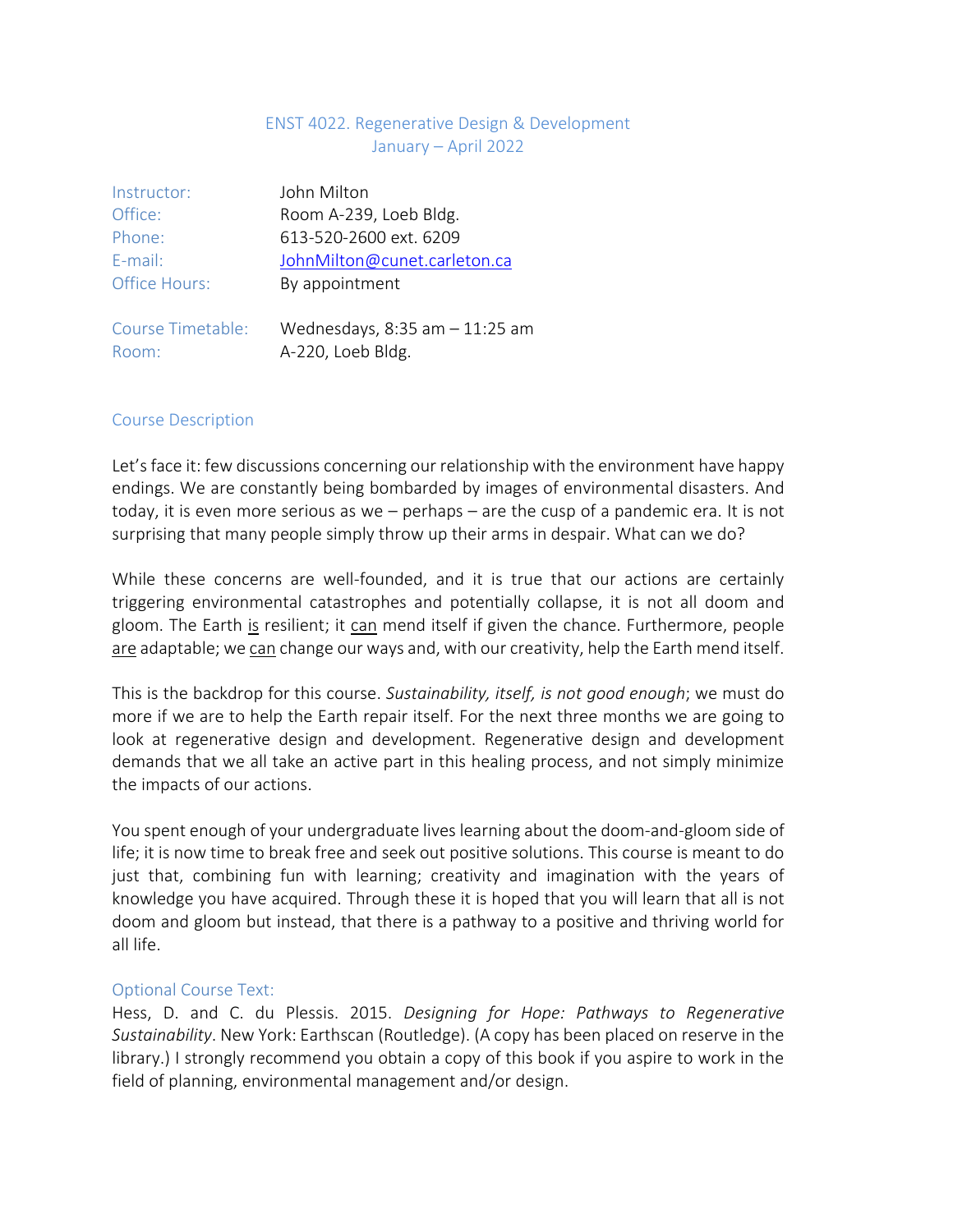| <b>Course Outline</b><br>Week | <b>Topic</b>                                                                                                                                                                                                                                   |  |
|-------------------------------|------------------------------------------------------------------------------------------------------------------------------------------------------------------------------------------------------------------------------------------------|--|
| January 12<br>(1-week unit)   | Introducing the Course and Expectations. The question of the sustainable<br>lifestyle. The meaning and importance of nature in our lives. Benefits of Nature.<br>Ecosystem Services. Health. Happiness.<br>On campus class: January 12         |  |
| January 19<br>(2-week unit)   | Unit 1. Evolution of the Idea of Sustainability.<br>On campus class: January 19. Discussion on the sustainable lifestyle.<br>On-line class: January 26. Discussion on Socio-Ecological Systems.                                                |  |
| February 2<br>(2-week unit)   | Unit 2. Ecological Design I: From Design with Nature to Biophilic Design.<br>On campus class: February 2. Discuss Unit 1. Assignment 1 due.<br>On-line class: February 9. Discussion on the science of ecological design.                      |  |
| February 16<br>(2-week unit)  | Unit 3. Ecological Design II: Regenerative Design & Development.<br>On campus class: February 16. Discuss Unit 2. Assignment 2 due.<br>On-line class: March 2. Discussion on the importance of place in RD&D.                                  |  |
| February 21-25                | Winter Break                                                                                                                                                                                                                                   |  |
| March 9<br>(3-week unit)      | Unit 4. Utopian Designs and Future Visioning.<br>On campus class: March 9. Discuss Unit 3. Assignment 3 due.<br>On-line class: March 16. Discussion on New Urbanism.<br>On-line class: March 23. Integrated class with India students (tent.). |  |
| March 30<br>(1-week unit)     | Unit 5. Harmony in Design and Becoming a Reflective Practitioner.<br>On campus class: March 30. Discuss Unit 4. Assignment 4 due.                                                                                                              |  |
| April 6                       | Closing discussion: The Way Forward.<br>On campus class: April 6. Discuss Unit 5. Optional Assignment 5 due.                                                                                                                                   |  |

# Learning Objectives

The goal is to encourage you to explore issues creatively and positively. The pedagogical goal is to help you develop a critical and analytical 'eye'. Through the discussions, lectures, and reflections, it is hoped that every student will acquire the ability to approach difficult questions in an objective and critical fashion, and to learn how to think "outside the box" when seeking solutions to these questions.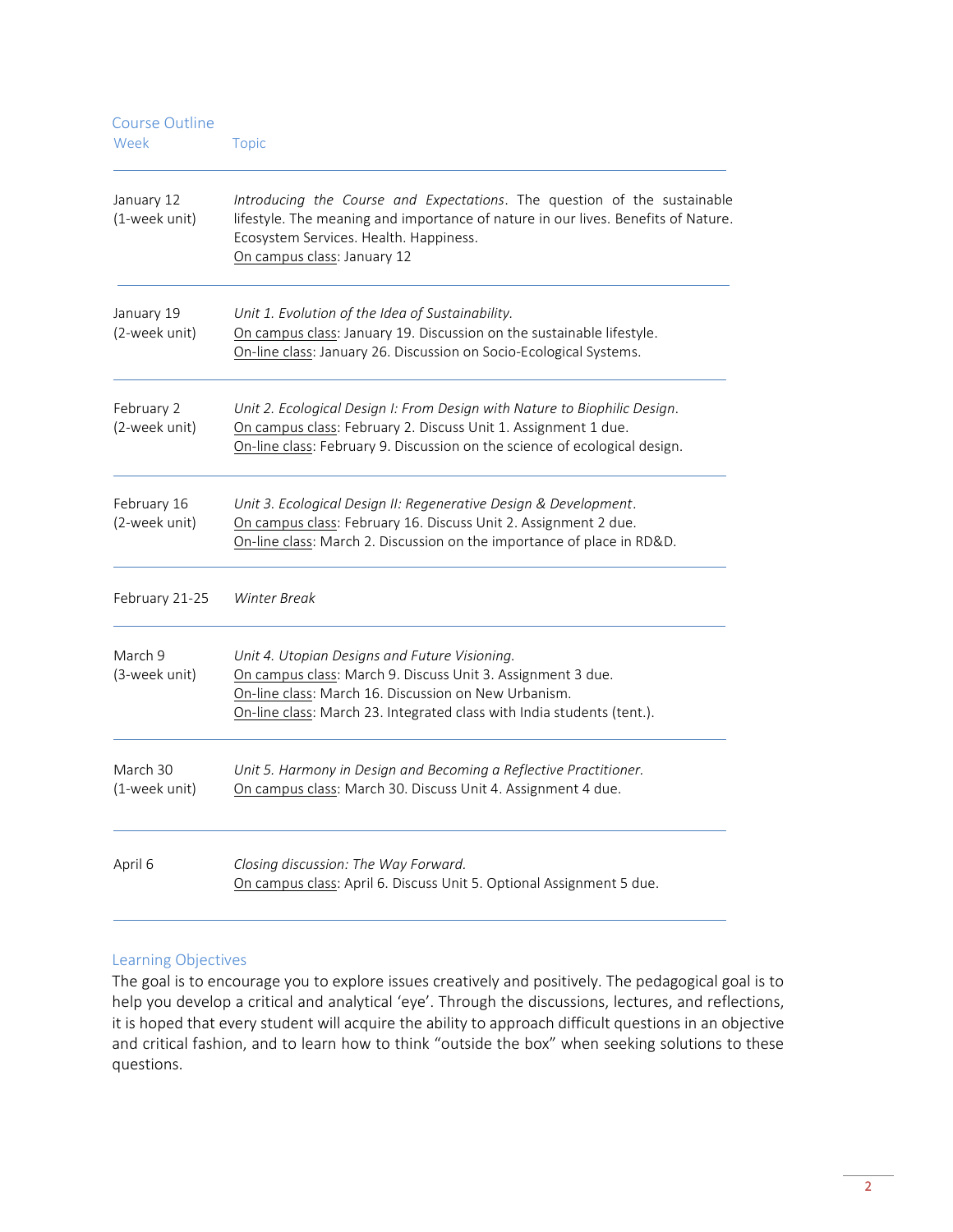#### Course Structure and Deliverables

This course is organised into an introductory class followed by four theoretical units and closing with a more personal reflection unit. Each unit will focus on a series of assigned readings supplemented by cameo videos on specific ideas. You will note that each live class will focus on the just-completed unit and its materials. The goal is to foster in-depth discussion of what you learned in that unit. Then the next unit will be introduced and off you go!

*An important note on attendance*. It is expected that society will have begun re-opening in earnest by January 2022. The university expects to have fully re-opened by that date. Therefore, this course will be returning to the campus although in a limited manner. There are seven live classes scheduled: January 12 and 19, February 2, and 16, and March 9 and 23, and finally April 6. Attendance is mandatory for both on campus and virtual classes. Failure to attend will result in the loss of participation marks as outlined below. This is a seminar course, so you are also expected to be there both in body and in mind.

# *Unit Assignments*

Each of the four theoretical units include a reflection assignment based upon the unit readings. These are to encourage you both to reflect on the ideas and methods presented – and to think as a futurist. These will provide the basis for the live class discussions.

You will have the option of writing a final reflection based on unit five and replace your worst reflection mark of the other four units with this grade, but you must have completed all four assignments (for units one through four) to be eligible to write this fifth reflection.

## *Submission of Written Assignments and Late Penalties*

*Deadlines are absolute*. I am approaching this course as I always do for a fourth-year level seminar: as a professional firm in which I am the boss, and you are my employees. I want you to learn to pay strict attention to deadlines because that is what will be expected of you in the real world. When your boss tells you to have something done by a specific day (and even time), he/she expects you to meet that deadline. That's the same in this course. Get use to this now! These reflections are also the foundation for our discussions on the day each is due.

To underline the importance of this, I will be applying a 25% late penalty for the first day an assignment is late plus an additional 5% per day following that. These penalties will be assigned even if your submission is only seconds late so do not wait until the last moment to submit assignments because something can go wrong with either accessing the course site or with uploading the materials and those factors will not be taken into consideration. A late penalty of one grade level will still be assessed for late submissions accompanied by *appropriate* written documentation for a *legitimate* reason. Formal assignment extensions will be considered *only* for *documented* illnesses or *immediate* family emergencies and a late penalty of one grade level will again be assessed. Late penalties will be enforced to ensure fairness in grading among students. Assignments will *not* be accepted more than five days past the due date and the uploading function on Brightspace will be programmed accordingly.

Please also note the following expectations:

1. All assignments must be submitted through the course Brightspace site in Word format. If you use a Mac, please test your converted submission before submitting. If I cannot open your file, it will be considered late. (If you are uncertain and wish to cover your mark, send me a pdf version as well to my e-mail address.)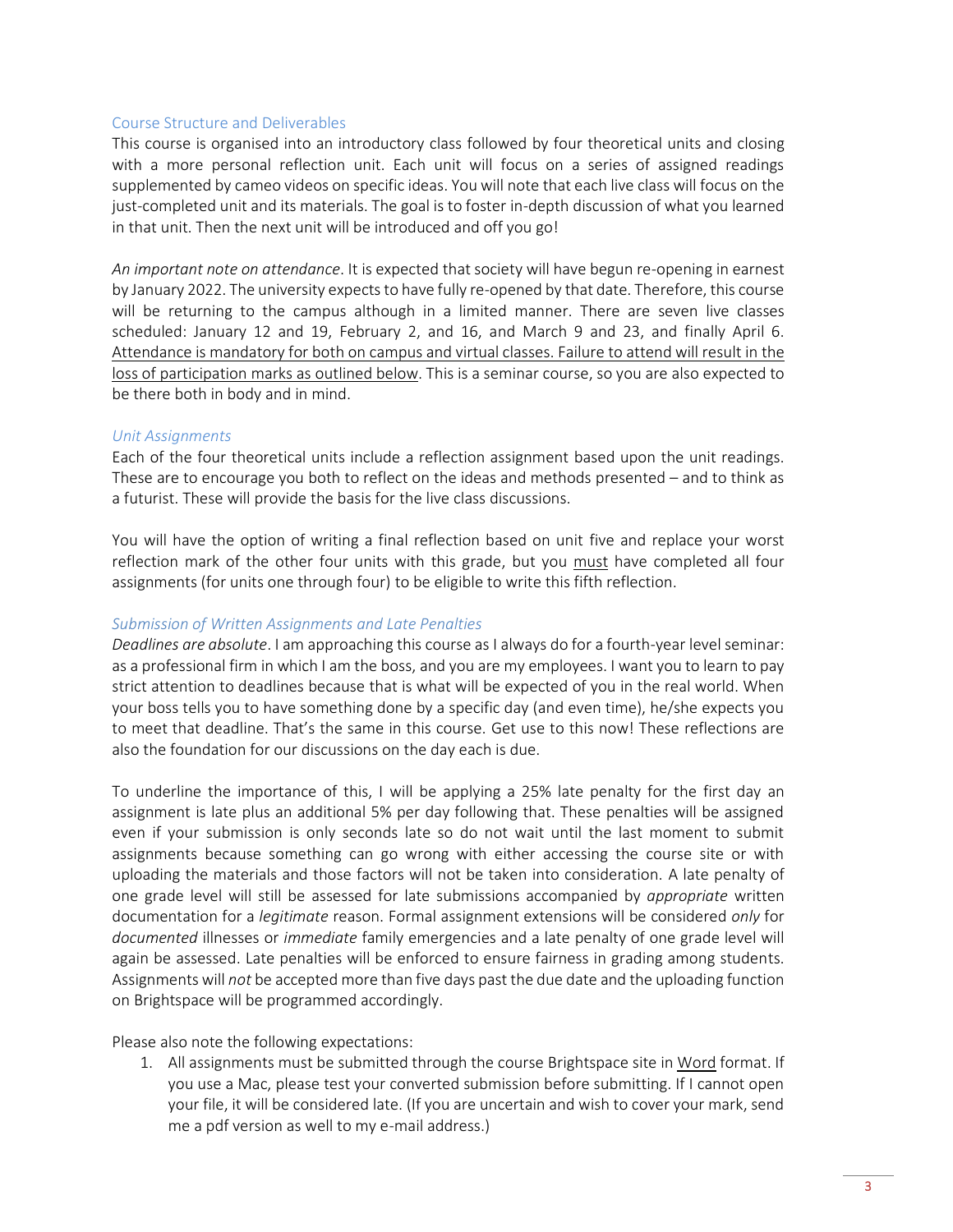- 2. Assignments are due at the *beginning* of class on the indicated due dates. Assignments handed in during or after class will be considered late.
- 3. Written assignments must represent individual work although some collaboration on researching the materials will be permitted. This collaboration must be acknowledged at the beginning of the assignment.
- 4. Your assignments must be typed using 11 or 12-point font, contain appropriate academic referencing and adhere to the instructions for written assignments distributed in class and posted on cuLearn. Students are asked to retain a hard copy (with electronic backup) of submitted assignments in the event of loss. Plagiarism will be monitored and treated as an instructional offence in accordance with university policy (see below). Requests for a review of an assigned grade must take place in written form (e.g., by e-mail) *within* 7 days of the grade being posted on Brightspace.

# *Participation Marks*

These are neither automatic nor 'gimmie' marks. These marks are accumulated as follows, up to 20 marks:

- 1. *Attendance/Contribution*: A mark is awarded for each class attended in which you make a meaningful contribution. You cannot simply sign in and then 'go absent.' Note: you will also lose a mark for being absent without prior approval.
- 2. *Rapporteur*: Every class we will be having break-out sessions. You will be awarded four marks each time you take on the role of the rapporteur for that session. In this role, you run the break-out session, write up the materials on a whiteboard, and present your group's materials to the class. There are two break-out sessions per class for a total of 18 such sessions. Break-out groups will range consist of five or six students, so there are a minimum of three opportunities per students to be the rapporteur. You cannot be the rapporteur for more than three break-out sessions.

# Grading

| The grading of these components is as follows: |      |
|------------------------------------------------|------|
| Unit Assignments (4 $@$ 20% each)              | 80%  |
| Participation                                  | 20%  |
| Total                                          | 100% |

# *Grades*

In accordance with the Carleton University Calendar, the letter grades assigned in this course will have the following percentage equivalents:

| $A+ = 90-100$     | $A = 85 - 89$ | $A - 80-84$ |
|-------------------|---------------|-------------|
| $B_+ = 77 - 79$   | $B = 73 - 76$ | $B = 70-72$ |
| $C_{+} = 67 - 69$ | $C = 63-66$   | $C = 60-62$ |
| $D+ = 56-59$      | $D = 53 - 56$ | $D = 50-52$ |
|                   |               |             |

 $F =$  Less than 50

WDN = Withdrawn from the course

ABS = Student absent from final exam

FND (Failed, no Deferral) = Student could not pass the course even with 100% on final exam. Final grades are subject to the Dean's approval.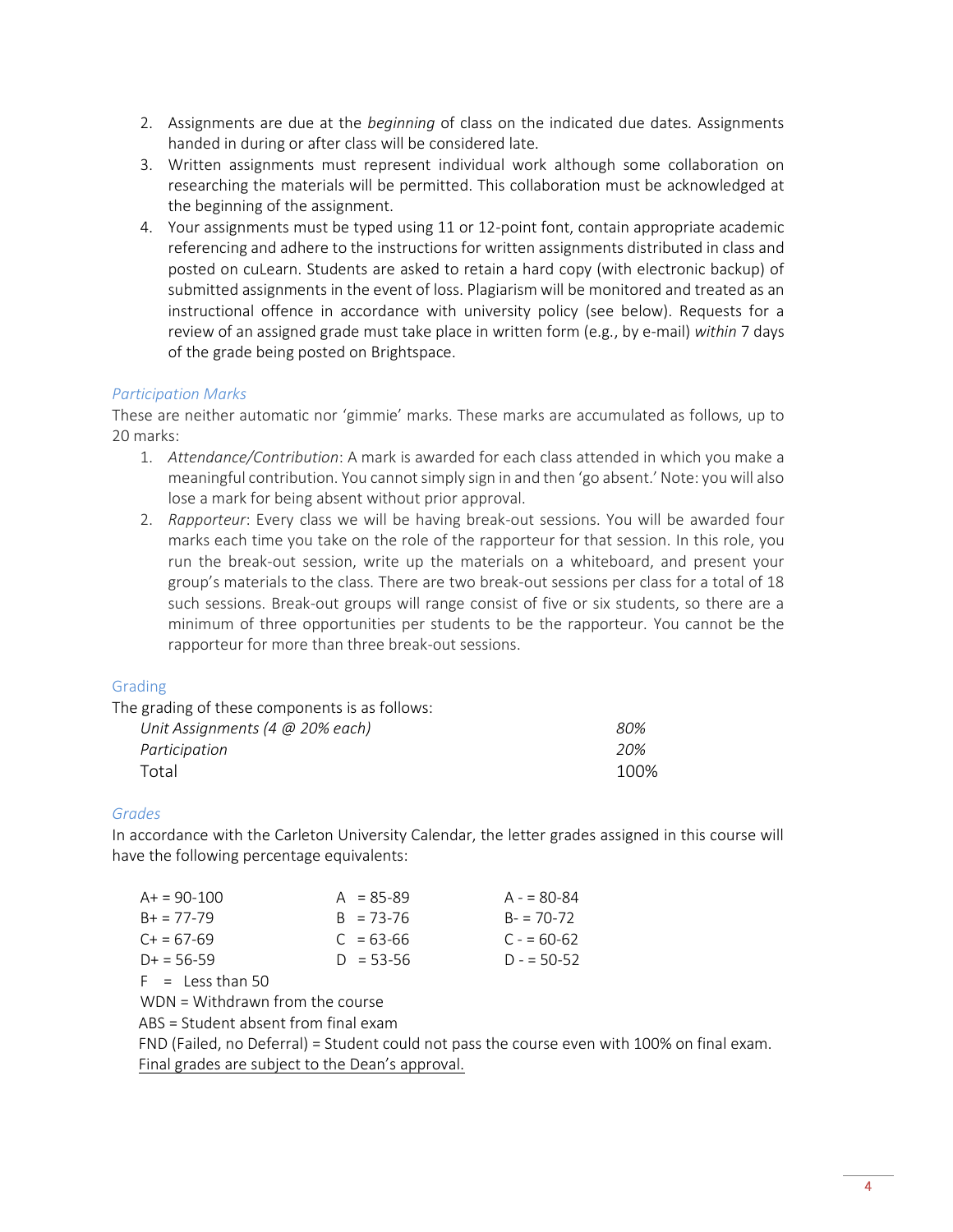## *Deferred Assignments/Grades*

Only official deferrals petitioned through the Office of the Registrar will be honoured. Students who are unable to complete a final paper or write a final examination because of illness or other circumstances beyond their control or whose performance on an examination has been impaired by such circumstances may apply within five working days to the Registrarial Services Office for permission to extend a term paper deadline or to write a deferred examination. Permission can be granted only if the request is fully and specifically supported by a medical certificate or other relevant documents.

#### *Help in Writing Assignments*

As I say in all my courses, "Writing is hard work." If you feel you need assistance in improving your writing skills, you are encouraged to get in touch early in the term with the Writing Tutorial Service (located in Room 229, Patterson Hall, [http://www.carleton.ca/wts/\)](http://www.carleton.ca/wts/). I strongly encourage you to take advantage of this service as effective writing is an invaluable in the workplace.

### Some Common and not-so-Common Courtesies

- 1. *Communications:* Students should use their Carleton email account for all courserelated correspondence, placing "ENST/GEOG 4022" in the subject heading. Please note that I may not respond to emails over the weekend. Email is an acceptable medium for simple inquiries or clarifications, but not for complex questions. If you need to discuss ideas or materials, come by my office.
- 2. *Preparation:* Knowledge of the content of the syllabus and the Brightspace course site is the responsibility of each student. I expect everyone to have read the required readings before the course so we can engage in real discussion.
- 3. *Be on time:* We all have been operating under more flexible conditions this past year. With a return to the classroom, it is important to remember that the class begins at a set time. Students entering once the class has begun can be highly disruptive. Err on the side of caution. Get to campus, get a beverage, and get into class early.

#### Requests for Academic Accommodations

You may need special arrangements to meet your academic obligations during the term. For an accommodation request, the processes are as follows:

# *Pregnancy obligation*

Write to me with any requests for academic accommodation during the first two weeks of class, or as soon as possible after the need for accommodation is known to exist. For more details see the Student Guide.

# *Religious obligation*

Write to me with any requests for academic accommodation during the first two weeks of class, or as soon as possible after the need for accommodation is known to exist. For more details see the Student Guide.

#### *Academic Accommodations for Students with Disabilities*

The Paul Menton Centre for Students with Disabilities (PMC) provides services to students with Learning Disabilities (LD), mental health disabilities, Autism Spectrum Disorders (ASD), Attention Deficit Hyperactivity Disorder (ADHD), chronic medical conditions, and impairments in mobility, hearing, and vision. If you have a disability requiring academic accommodations in this course, please contact PMC at 613-520-6608 or pmc@carleton.ca for a formal evaluation.